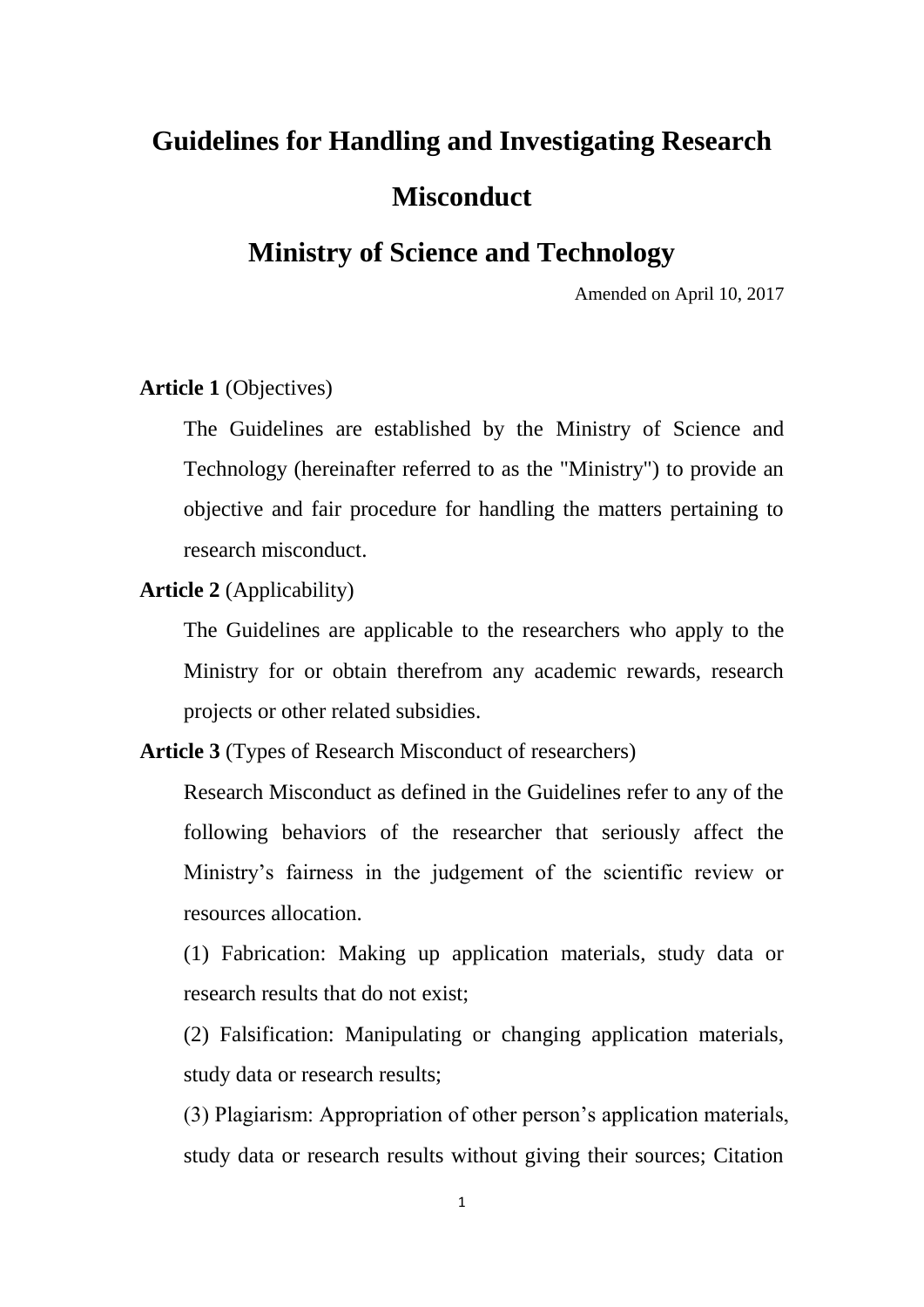with an indication of the source is deemed a plagiarism if it is indicated inappropriately to a great extent;

(4) The fact that the contents of the research that are the published results or works is hidden;

(5) The research result is taken into account repeatedly because it is published repeatedly without any note;

(6) The contents of the own works are substantially cited in a research project or paper without proper indication of the source;

(7) Illegal or inappropriate means is used to influence the scientific review of the paper;

(8) Other behaviors in violation of the academic ethics that have been confirmed at the meeting of the Academic Ethics Investigation Committee.

**Article 4** (Establishment of the Academic Ethics Investigation **Committee** 

The Ministry establishes an Academic Ethics Investigation Committee to review academic ethical matters.

**Article 5** (Appointment of committee members)

The Academic Ethics Investigation Committee has a Convener whose functions are assumed by a Deputy Minister as designated by the Minister. The Committee comprises 9 to 15 members. The convener is an ex officio member and the rest members are appointed by the Minister from among the department heads of the Ministry, representatives of the Ministry of Education, scholars or experts and lawyers.

The Academic Ethics Investigation Committee members are not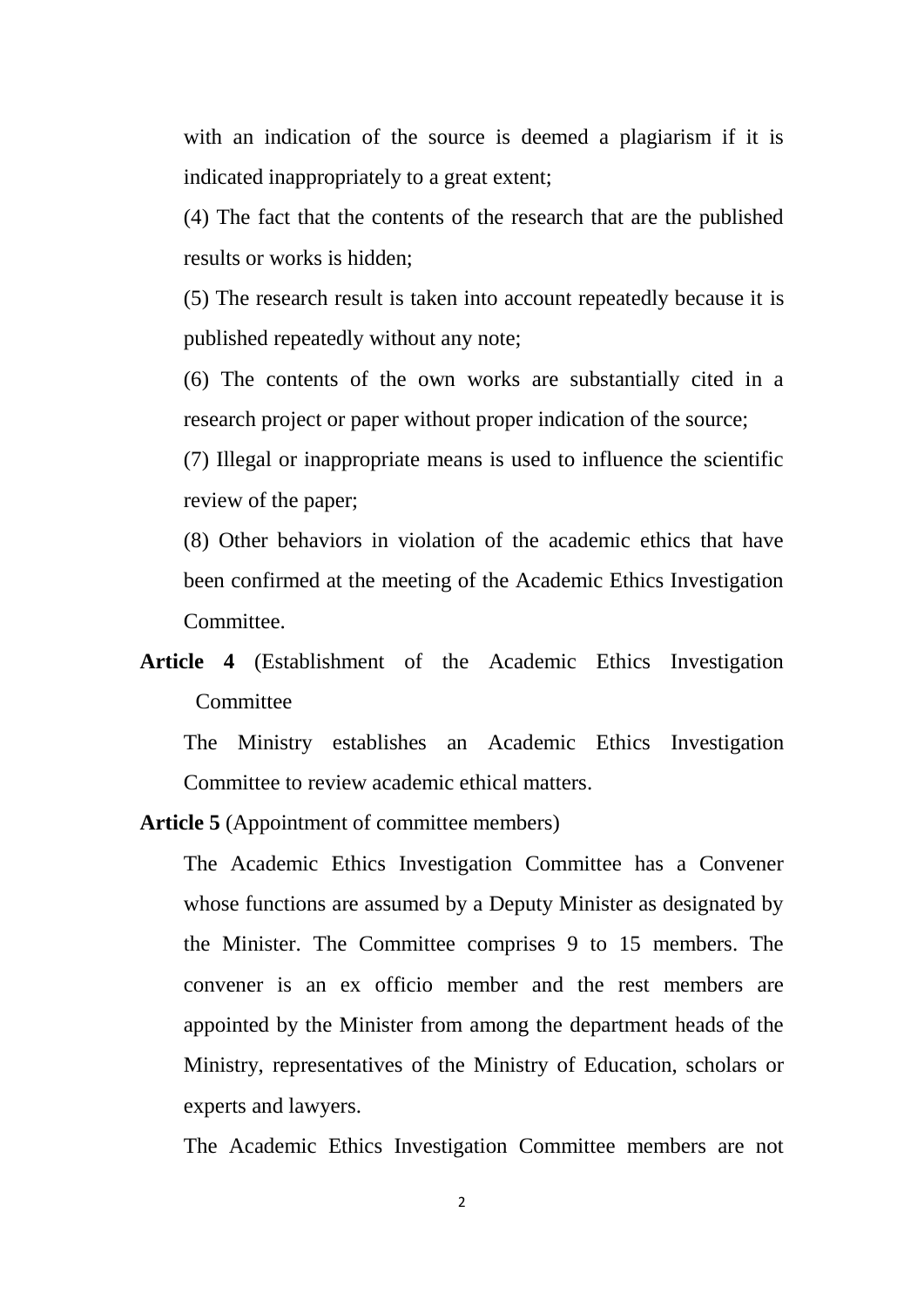salaried positions.

# **Article 6** (Term Appointment)

The term appointment of the Academic Ethics Investigation Committee members is for two years and may be extended.

Where the position of any member is vacant during the period of his/her term, a new member shall be appointed according to the previous article and resume the position of the original member to the end of his/her appointed term.

**Article 7** (Convention of the meeting and resolution)

Any resolution at the Academic Ethics Investigation Committee meeting requires at least two thirds of the members present at the meeting and at least two thirds of the members present at the meeting to give the approval. Where approval of the lifelong deprivation of the privilege referred to in Article 12, Section 2 is involved, at least three fourths of the members present at the meeting must give their approval.

The Academic Ethics Investigation Committee may invite reviewers, scholars or experts and relevant personnel referred to in Article 9, Section 1, to attend the Academic Ethics Investigation Committee meeting to give their comments as explanations.

**Article 8** (Research misconduct identified ex officio or by reporting) The Ministry shall handle research misconduct cases identified ex officio. All cases reported to the Ministry require the use of real names and addresses and provided with an attachment of documented evidence.

Any cases that are filed anonymously will not be handled unless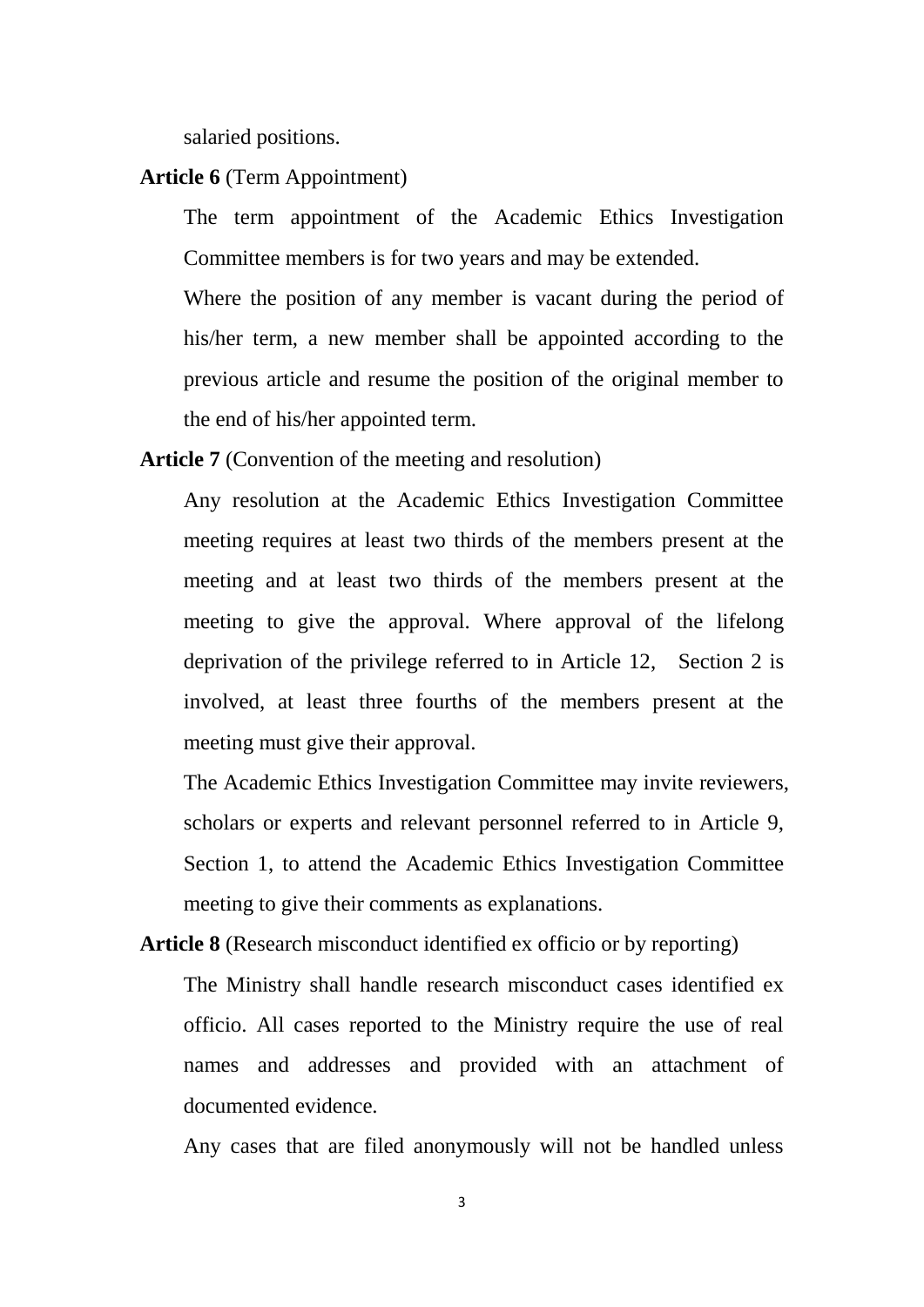there is concrete subject or adequate evidence indicated.

The reported case that is identified as irrelevant to the Ministry will be forwarded to related responsible agencies. Where the person concerned has an application being reviewed by the Ministry, it may be handled appropriately by the Ministry together with the reported case.

#### **Article 9** (Review methods)

All matters pertaining to violation of the academic ethics are reviewed at two stages:

(1)Preliminary review:

1. The case is reviewed by the concerned academic research department. Scholars and experts may be invited to attend the review, if needed. Where the case might be deemed a violation of the academic ethics, the person concerned shall be notified to provide a written statement as explanation or defence to the charge within a specified timeframe.

2. Where the violation of academic ethics is confirmed as a result of the preliminary review and must be submitted to the Academic Ethics Investigation Committee, the writings of the preliminary review result must contain detailed evidence, investigation methods, the type of research misconducts and concrete suggestions for punishments or penalties.

3. Where no violation of academic ethics is identified during the preliminary review, the case is not required to be submitted to the Academic Ethics Investigation Committee and shall be regarded as appropriately handled.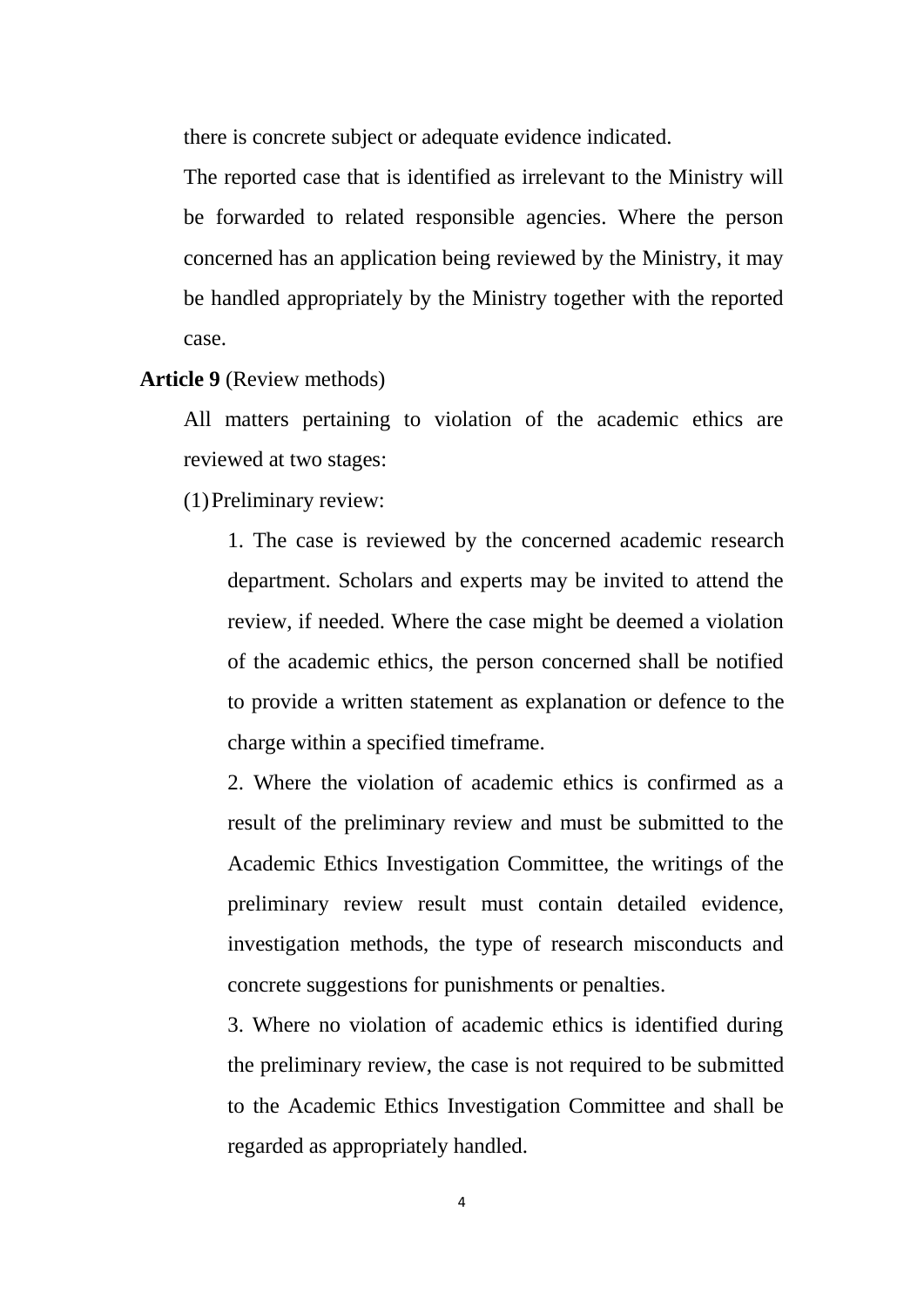(2) Panel review: Where a violation of academic ethics is confirmed as a result of the preliminary review, it must be submitted to the Academic Ethics Investigation Committee for review.

**Article 10** (Timeframe of the review)

Violation of academic ethics shall be investigated within the following timeframe:

(1) Preliminary review: The investigation shall be completed within 3 months after the date that of acceptance. Extension is allowed if necessary.

(2) Panel review: The panel review shall be completed within 2 months after completion of the preliminary review. Extension is allowed if necessary.

**Article 11** (Failed reporting of violations)

Where no concrete evidence is available to prove a reported violation of academic ethics, the person reporting the violation shall be informed of the investigation results in writing. The person concerned and the school or organization/institution to which the person belongs may be appropriately informed when the condition required.

**Article 12** (Disciplinary actions)

The Academic Ethics Investigation Committee shall review the case based on the result of the preliminary review. Where concrete evidence proves the violation of academic ethics, one or more of the following punishments may be imposed on the person concerned depending on the seriousness of the research misconduct:

(1) Written warning;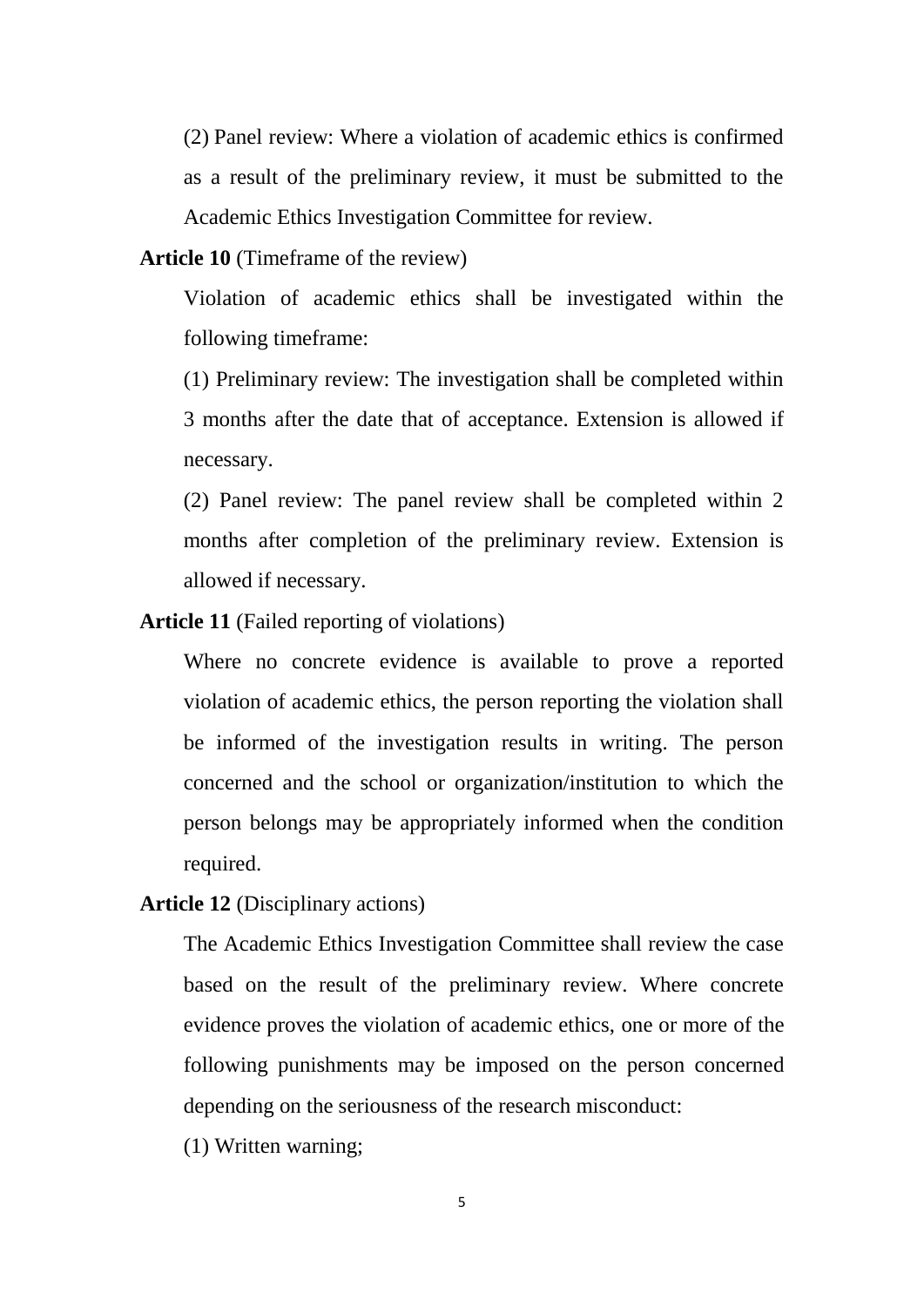(2) Suspension of the qualification of application for and execution of subsidy projects, or application for and receiving of financial rewards for one to ten years, or lifelong deprivation of the privilege. And recovery of part or all of the subsidies or the financial rewards that have been granted; or

(3) Recovery of part or all of the subsidies, the financial rewards, scholarships or grants.

(4) Withdrawal of all the related awards that have been granted.

**Article 13** (Disclosure of information)

Where the violation of academic ethics case is punished by the suggestion of the Academic Ethics Investigation Committee, the related information may be available to the public depending on the seriousness of the case.

**Article 14** (Notification of the punishment)

The person reporting the violation, the person being punished and the school or organization/institution to which he/she belongs shall be informed of the punishment in writing, and such school or organization/institution is requested to submit explanations, reviews and improvements. The Ministry shall also be informed by the school or organization/institution with a copy about the handling of research misconduct of the person concerned.

**Article 15** (Nondisclosure responsibility)

The personnel who accept the reporting or participate in the investigation or review procedure shall keep all information that is open to them and is required as classified to be confidential.

The Ministry shall take required actions to ensure nondisclosure of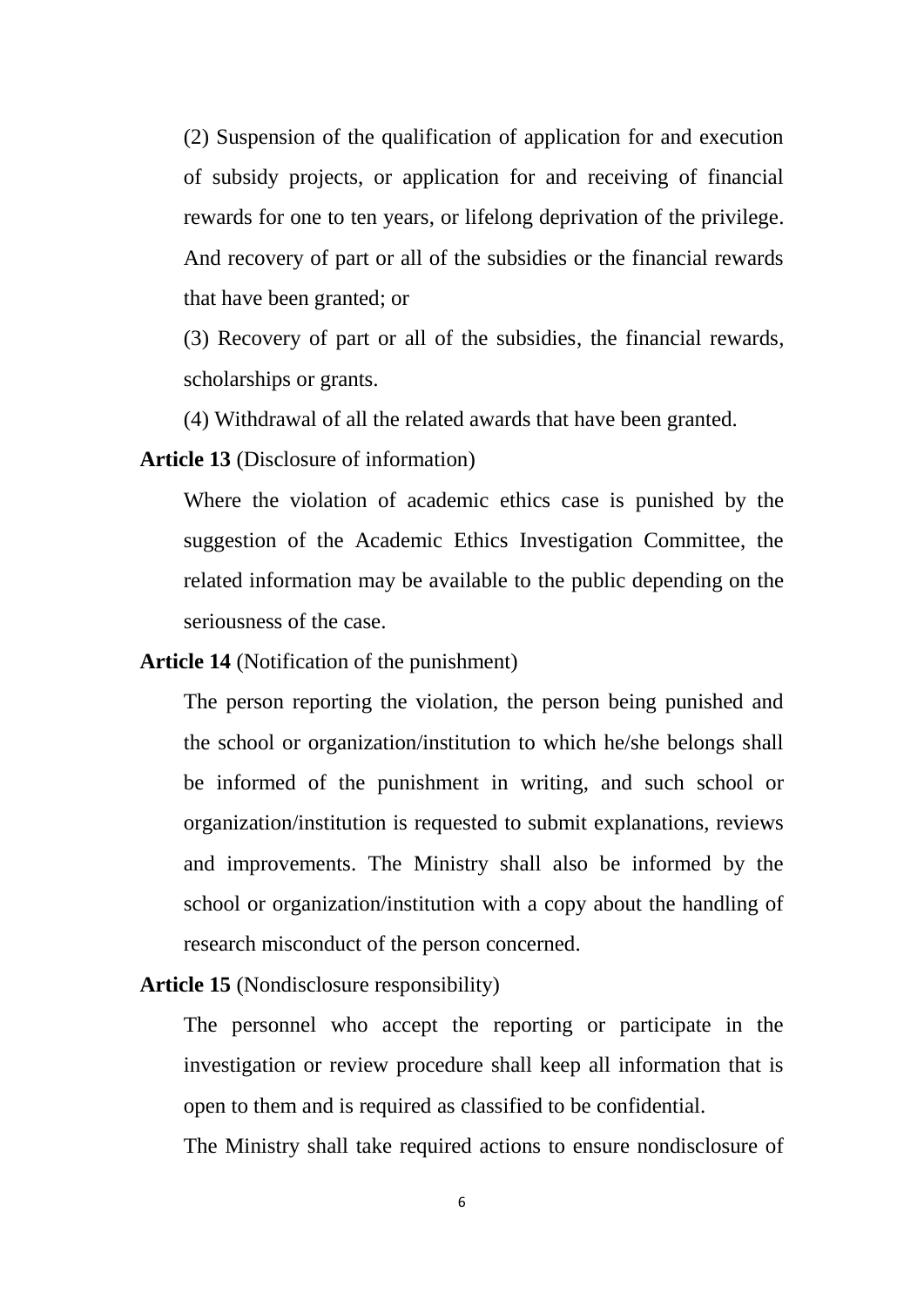the real name and address of the reporting person or other information that may disclose his/her identity during the investigation procedure.

Where a violation of academic ethics is related to public interests, the Ministry may, notwithstanding Section 1 of this Article 14, appropriately makes a statement to the public as explanation.

**Article 16** (Recusal principle for the members and preliminary review personnel)

The Academic Ethics Investigation Committee member and the preliminary review personnel shall recuse themselves when one of the following occurs. Sections 2 to 5 do not apply to special circumstances.

(1) Any one of the circumstances referred to in Article 32 of the Administrative Procedure Act occurs;

(2)There is a co-worker relationship in the same college department, institute, or other units;

(3)There is a teacher-student relationship related to any dissertations or theses over the last three years;

(4)There is a co-author relationship related to any studies or research results in the recent two years; or

(5) There is a co-principal investigators (co-PIs) relationship related to an on-going research project at the time when the research misconduct is investigated.

**Article 17** (Obligations and responsibilities of the subsidized school or organization/institution)

When handling the research misconduct cases, the Ministry may ask